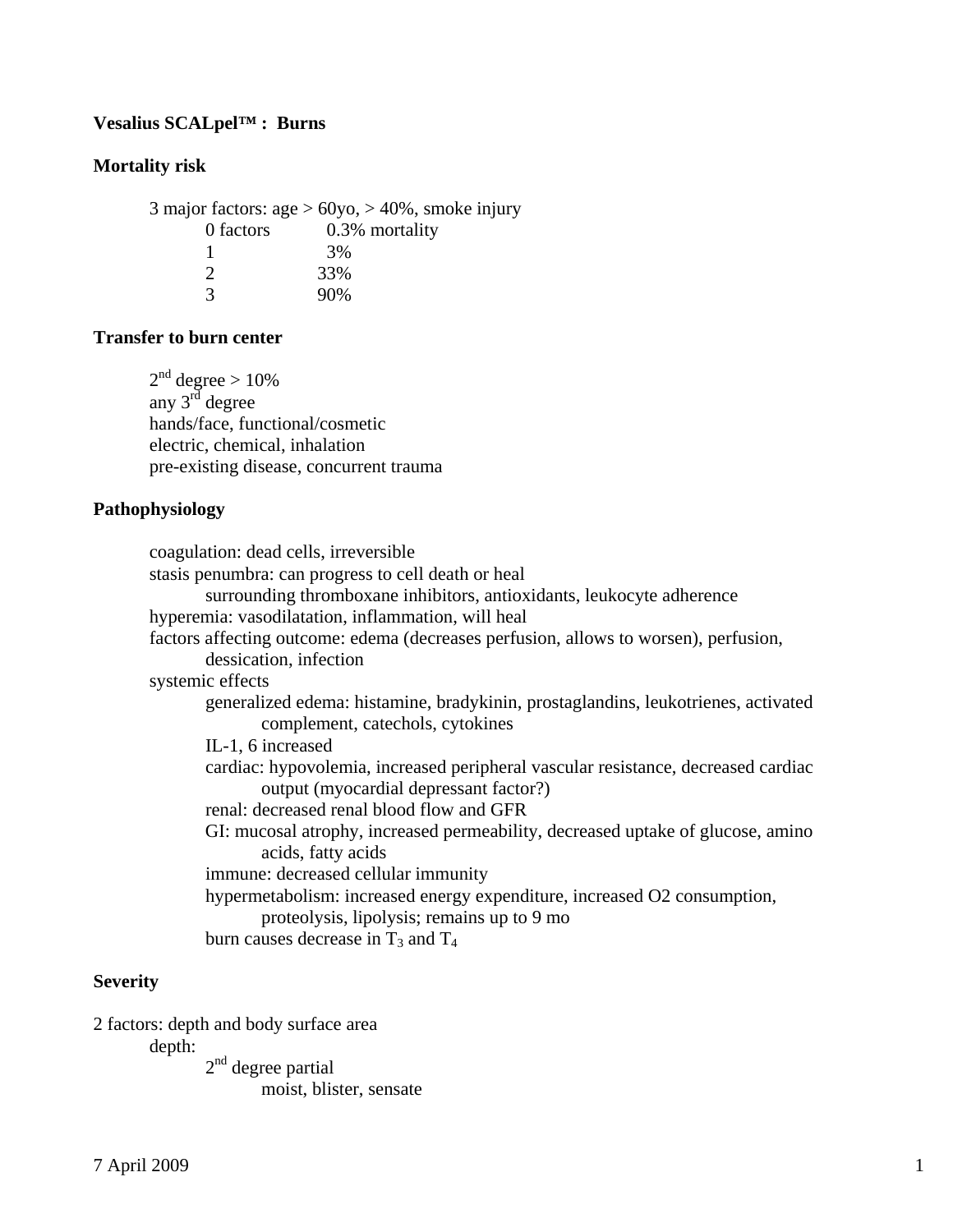$3<sup>rd</sup>$  degree full thickness dry, leathery, insensate  $4<sup>th</sup>$  degree into muscle surface: Lund and Browder chart; rule of 9s, palm of examiner's hand  $= 1\%$ 

## **Fluid resuscitation**

 Parkland formula: isotonic crystalloid/LR followed by colloid when capillary leak seals @ 24h 4cc/kg/% burn: half first 8h, half next 16h 5% albumin @ 24h: 0.5ml/Kg/% burn continuous goal: urine output 30-50cc/h (except electric 100cc/h) pediatric: Galvaston formula  $5000 \text{cc/M}^2$  burned + 1500ml/M<sup>2</sup> total body area increased requirement with smoke inhalation, large component of full thicknes traditional endpoint of resuscitation = tissue perfusion reflected by urine output also lactate,  $O_2$  delivery/consumption

## **Electrical injury**

 4 categories: lo and hi voltage (less and more than 1000V); arc; lightning hi voltage associated w other injuries in 60% of cases if thrown, secondary injuries lo voltage: AC household current great damage from muscle contraction, longer contact lightning very high voltage: respiratory and cardiac arrest, 5% cataracts up to 2y out Ohm variables: resistance of contact point, amps, time, type and amount of current damage more related to current than voltage skin and bone greatest resistance, greatest damage extremities smaller the contact area the greater the damage volume injury, electric current travels along nerves and vessels normal appearing skin with great muscle damage, coagulation necrosis myonecrosis, especially origins and insertions creatinine kinase should rise 24-48h then decrease; reevaluate if remains high, may need fasciotomies for muscle compartments pain, numbness, decreased pulse late signs, don't wait, then too late to save M carpal tunnel release if symptomatic arrhythmia, v-fib most common cause of death at scene and soon after injury lo voltage: if no initial EKG changes and no cardiac Hx, no need to monitor further massive muscle contraction, fracture Parkland formula not applicable, need urine output > 100cc/h to clear myoglobinuria from myonecrosis and prevent renal tubule shutdown 50% of neuropathies resolve with time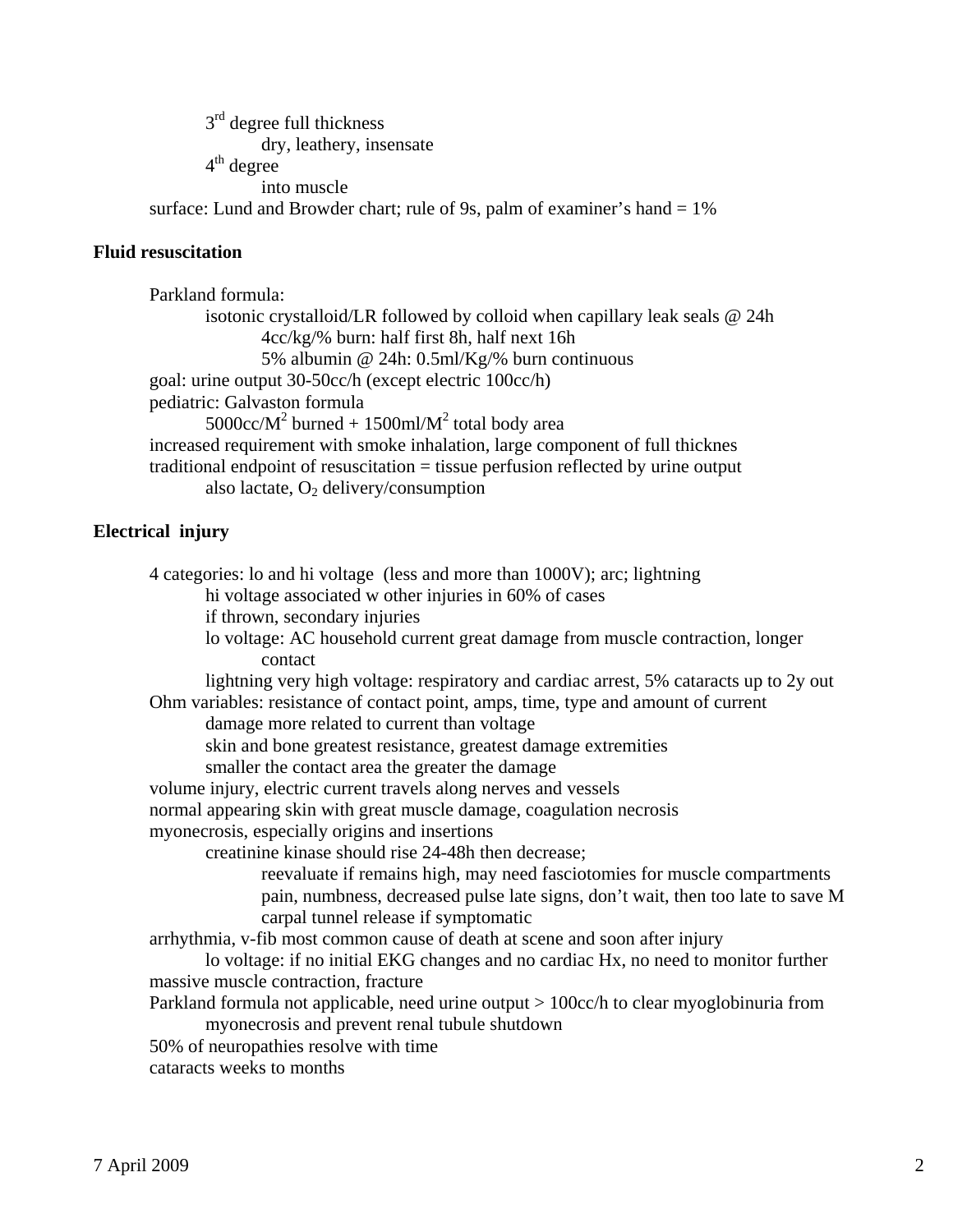### **Chemical injury**

 hydrofluoric acid forms Ca salts, decreases Ca; give gel, injection, infusion ingestion alkalai more injury to esophagus, late stricture

acid longer time, greater exposure in stomach, late outlet obstruction

### **Complications**

 pulmonary: edema, chest constriction by eschar (escharotomy) abdominal compartment syndrome/intraabdominal hypertension: 20-30% of patients with > 40% burn will develop abd. compartment syndrome more likely if fluid resuscitation exceeds 25% of body weight decreased venous return, decreased cardiac output, decreased organ perfusion  $\&$  O<sub>2</sub> delivery, decreased urine output, respiratory compromise pressure-control ventilation dangerous: abd pressure can exceed vent pressure dangerously decreasing tidal volume bladder pressure > 30mm Hg, airway pressure > 45cm H2O instill 50cc saline into bladder, transduce CVP normal or increased, PA catheter not helpful laparotomy (increase fluid losses?) decrease fluids if stable

### **Inhalation injury**

 significant impact on mortality chemical injury airway very efficient in dissipating heat, thermal injury less critical than chemical except for steam (4,000X heat carrying capacity) increased blood flow & cap permeability neutrophils release proteases, oxygen free radicals fibrin casts, plugging carbon monoxide poisoning (hyperbaric to increse oxyHb) upper airway obstruction, lower airway injury late bronchopneumonia (60%) ventilator: avoid barotrauma: PEEP, hi frequency ventilation, permissive hypercapnea keep pressure  $< 40$ , pH  $> 7.20$ steroids and prophylactic antibiotics no benefit

#### **Chemical burns**

 hydrofluoric acid: topical and intraarterial Ca++ phenol: irrigate with glycerol, not water soluble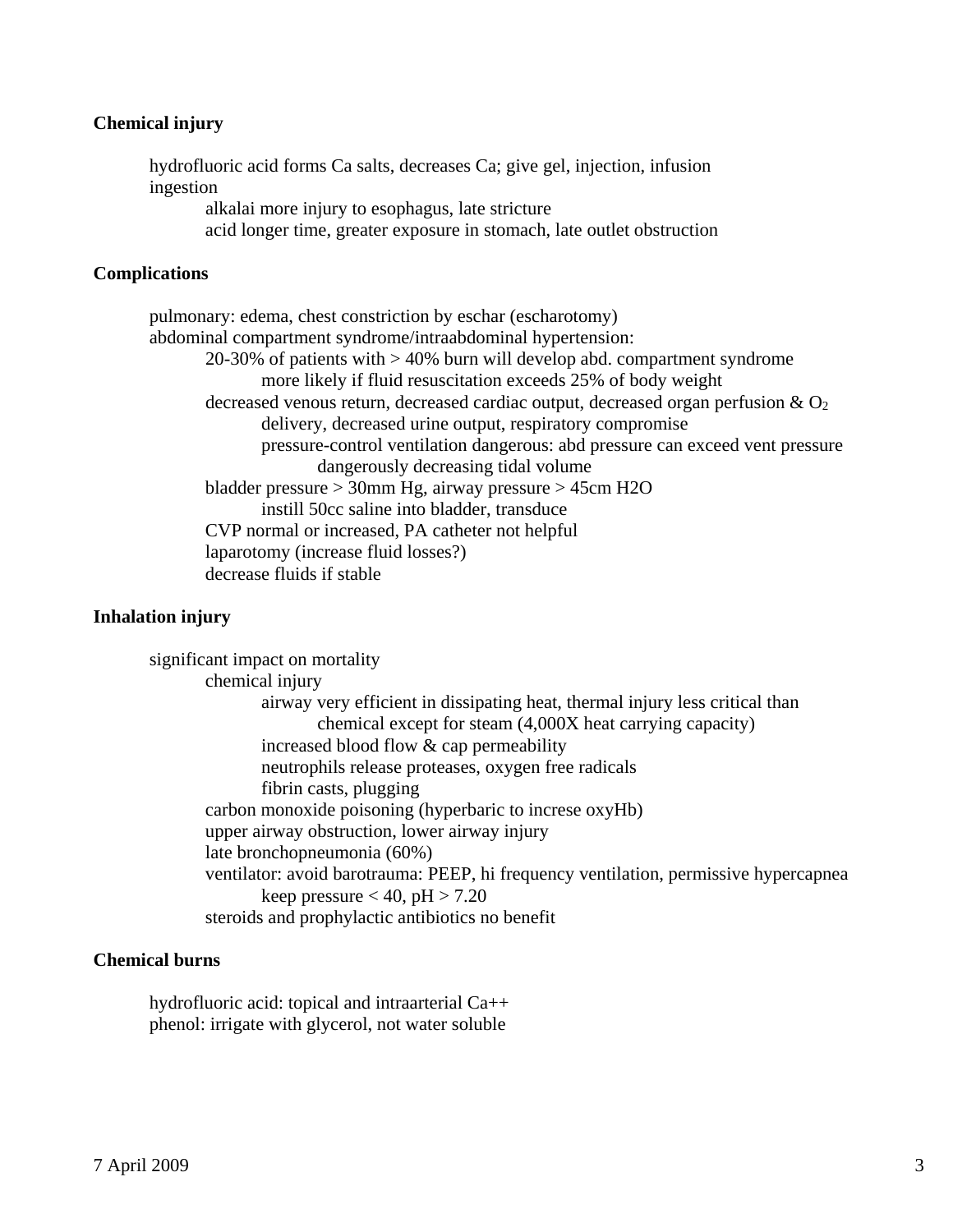#### **Nutritional support**

 early enteral feeding: 6h, reglan and erythromycin for motility calculate energy expenditure and N balance, adjust caloric intake glutamine: decrease gut mucosal atrophy, bacterial translocation

#### **Hypermetabolism**

 beta block: decrease energy expenditure, improve protein synthesis insulin: maintain glucose 100-140; less muscle atrophy, shorter length of stay anabolic steroids: oxandrolone; maintain muscle mass, slightly faster healing, better rehab

#### **Wound care**

 $1<sup>st</sup>$  degree: no dressing, moisturizing 2<sup>nd</sup> degree: prevent infection, dessication topical antibiotic or adherent synthetic/biological dressing decreases pain, prevent conversion to  $3<sup>rd</sup>$  degree  $3<sup>rd</sup>$  degree: decrease bacterial count until go to OR (all  $3<sup>rd</sup>$  degree) escharotomy: all circumferential full thickness extremities and trunk, medial and lateral

#### **Topical agents**

 silvadine: broad spectrum, no penetration, transient leucopenia, occasional decrease platelets mafenide acetate/sulfamylon cream/solution: better penetration of eschar carbonic anhydrase inhibition metabolic acidosis, increases CO2 not a problem unless pulmonary insufficiency and can't blow off painful 0.5% silver nitrate: stains, leaches Na, rarely used

#### **Synthetic dressing**

 bio-brane: silicone, nylon, stiff sheet adheres to  $2<sup>nd</sup>$  degree, peel off transcyte (bio-brane +): cultured human fibroblasts, stimulate healing?, decrease pain usefull infant, child attach with steri-strips acticoat: silver-based, antibacterial helpful in sulfa allergy, moist wound environment

#### **Surgery**

 as early as possible, decrease sepsis serial excision, tangential (10-20% at a time) bloodiest, can lose several units, use fibrin sealant early excision less blood loss (@ 5-10 days more inflammation)